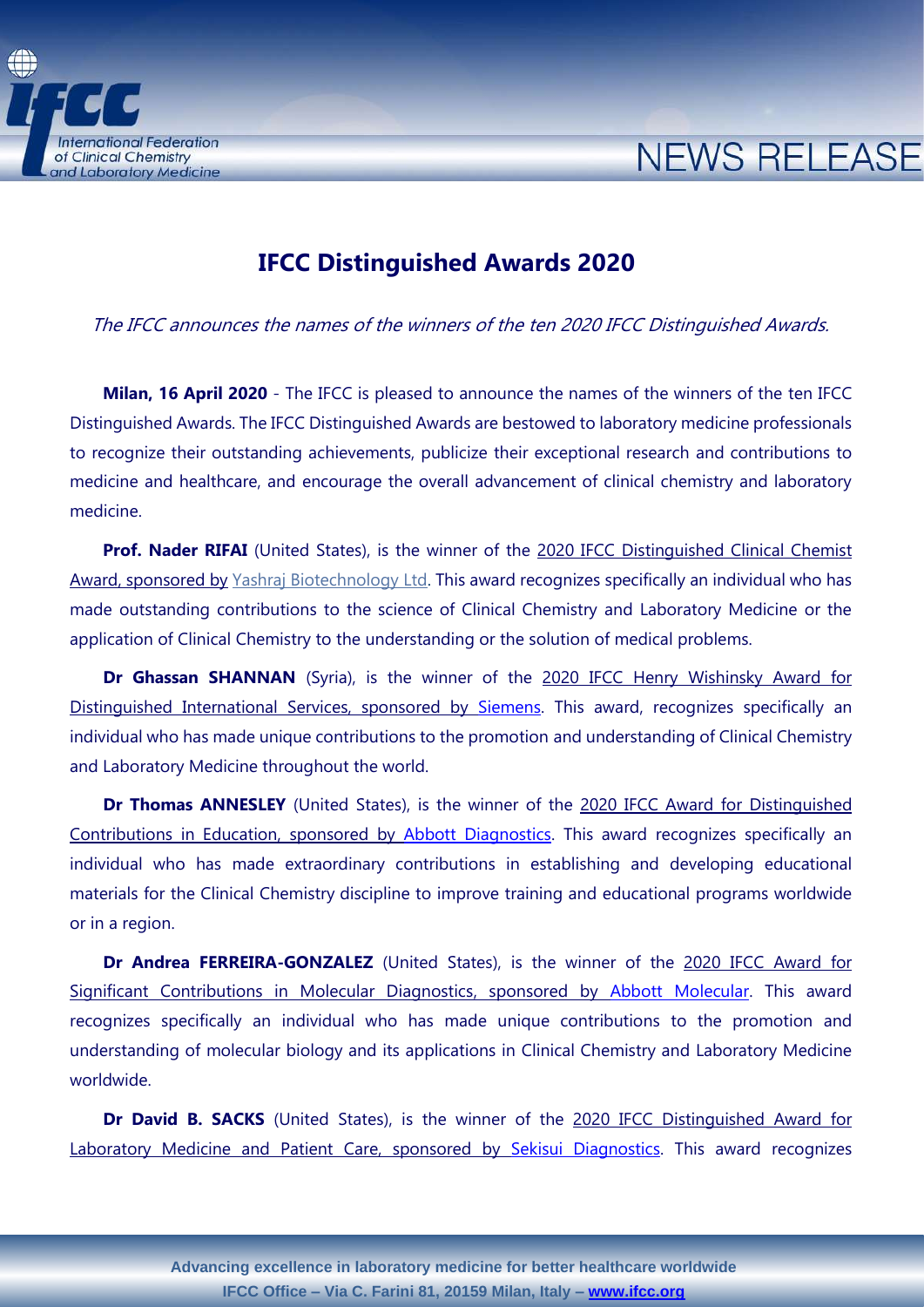specifically an individual who has made unique contributions in Laboratory Medicine, its application in improving patient care, and having a worldwide impact in clinical medicine.

Dr Gary L. MYERS (United States), is the winner of the 2020 IFCC-Robert Schaffer Award for Outstanding Achievements in the Development of Standards for Use in Laboratory Medicine, co-sponsored by [NIST](https://www.nist.gov/) and [CLSI.](http://clsi.org/) This award recognizes specifically an individual who has made outstanding and unique contributions to the advancement of reference methods and/or reference materials for laboratory medicine to facilitate improved quality of clinical diagnostics and therapies, which would in turn lead to reduced costs and improved patient care.

**Prof Fred S. APPLE** (United States), is the winner of the 2020 IFCC Distinguished Award for Contributions to Cardiovascular Diagnostics, sponsored by [HyTest.](http://www.hytest.fi/) This award honours an individual who has undertaken remarkable scientific work with cardiac markers or immunodiagnostic applications to improve cardiac disease diagnosis.

**Dr Jean Baptiste WOILLARD** (France), is the winner of the 2020 IFCC-Gérard Siest Young Scientist Award for Distinguished Contributions in Pharmacogenetics, sponsored by [Biologie Prospective.](http://www.biologie-prospective.org/index.aspx) This award recognizes an outstanding young investigator or young leader (under 40 years of age) for his/her contribution to advancing the scientific discipline of pharmacogenomics and Personalized/Precision Medicine and/or its impact on research, development, standardization, quality management, regulatory evaluation or utilization in therapy. The award will be presented for the first time on occasion of the WorldLab Congress to be held in Seoul in 2021.

**Dr Sandra QUIJANO** (Colombia) is the winner of the 2020 IFCC Distinguished Women Scientist Award For Contribution To In Vitro Diagnostics, sponsored by [Yashraj Biotechnology](http://yashraj.com/) Ltd. This award recognizes a woman who has made significant contributions to the development or utilization of In Vitro Diagnostics with emphasis on applications in primary healthcare. The award will be presented for the first time on occasion of the WorldLab Congress to be held in Seoul in 2021.

**Dr Livia S. EBERLIN** (United States), is the winner of the 2020 IFCC Young Investigator Award, sponsored by [IFCC.](http://www.ifcc.org/) This award recognizes and encourages the academic and professional development of a young investigator (under 40 years of age) who has demonstrated exceptional scientific achievements in Clinical Chemistry and Laboratory Medicine in his/her career.

**Prof. Maurizio FERRARI**, IFCC President and Chair IFCC Awards Committee, said: "We are delighted in electing these colleagues for the 2020 IFCC Awards. The Awardees are a witness of the contribution that IFCC gives to advancement of excellence in laboratory medicine for better healthcare worldwide. I'm happy that so many National Societies submitted excellent candidates: we had a very hard task selecting the Awardees among them. It has been a privilege considering them and we are sure that the Awardees will inspire a new generation of clinician-scientists worldwide".